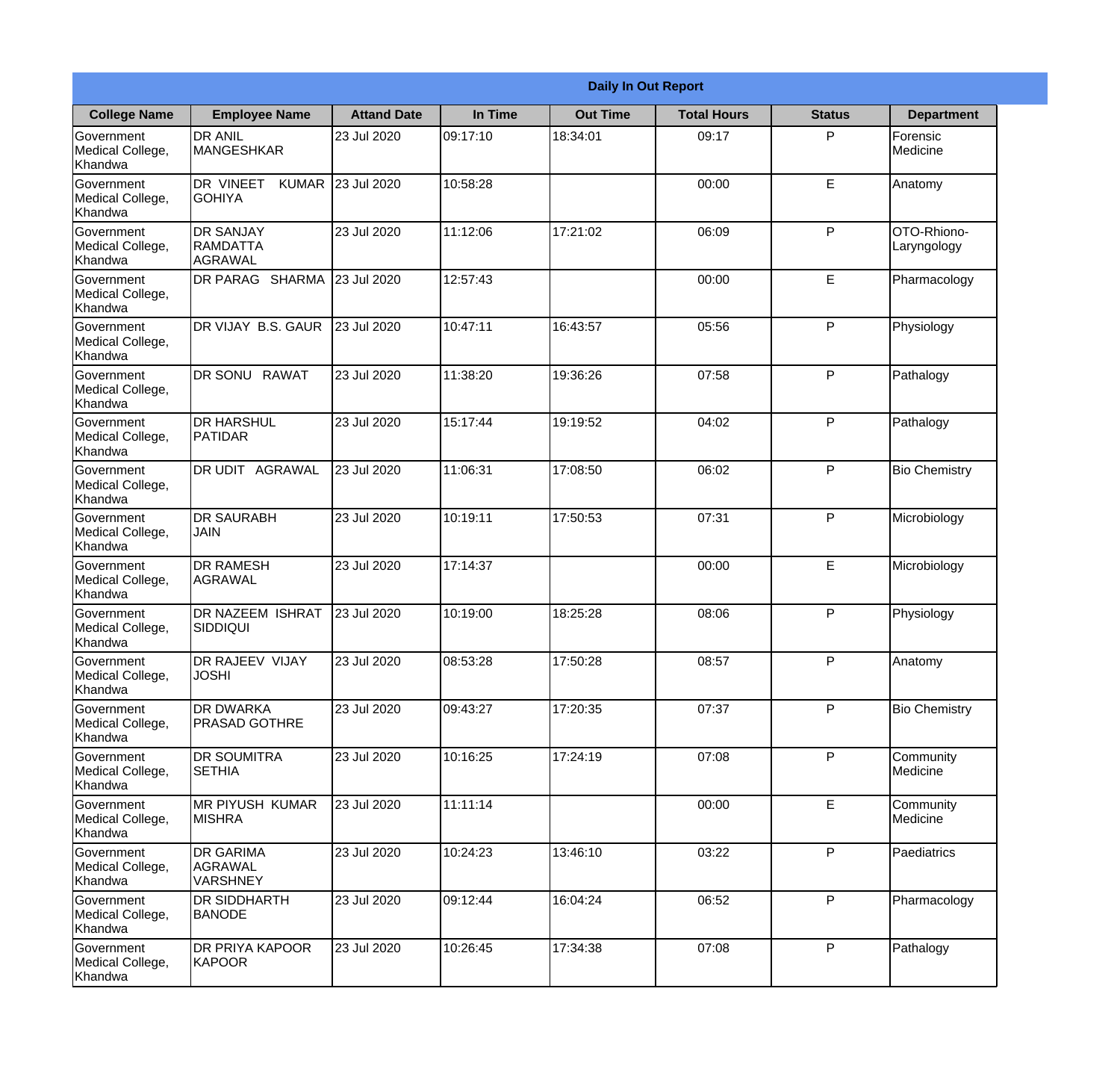| <b>Designation</b>                  | <b>Category</b>     |
|-------------------------------------|---------------------|
| <b>Assistant Professor</b>          | Para Clinical       |
| Professor                           | Non Clinical        |
| Professor                           | Clinical            |
| Professor                           | Para Clinical       |
| Associate Professor Non Clinical    |                     |
| Demonstrator/Tutor   Para Clinical  |                     |
| Assistant Professor   Para Clinical |                     |
| Associate Professor Non Clinical    |                     |
| Associate Professor Para Clinical   |                     |
| <b>Assistant Professor</b>          | Para Clinical       |
| Professor                           | <b>Non Clinical</b> |
| Assistant Professor Non Clinical    |                     |
| Demonstrator/Tutor Non Clinical     |                     |
| Assistant Professor   Para Clinical |                     |
| Statistician                        | Para Clinical       |
| Associate Professor Clinical        |                     |
| Associate Professor   Para Clinical |                     |
| Demonstrator/Tutor   Para Clinical  |                     |

## **Daily In Out Report**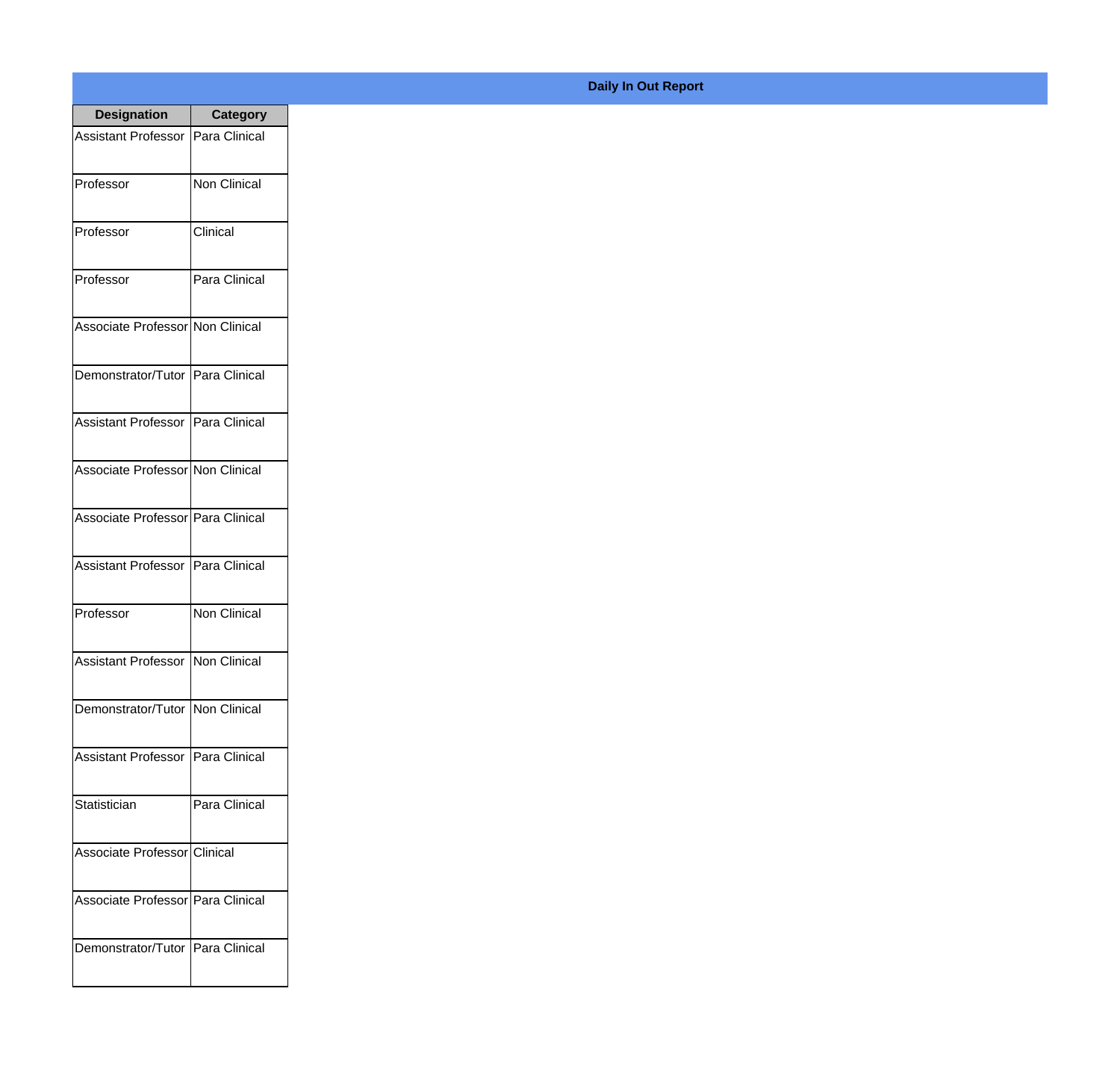|                                                         |                                                |             |          |          | <b>Daily In Out Report</b> |    |                             |
|---------------------------------------------------------|------------------------------------------------|-------------|----------|----------|----------------------------|----|-----------------------------|
| Government<br>Medical College,<br>Khandwa               | <b>DR SAPNA</b><br><b>MAHESHRAM</b>            | 23 Jul 2020 | 11:02:51 | 17:39:59 | 06:37                      | P  | Community<br>Medicine       |
| <b>Government</b><br>Medical College,<br>Khandwa        | <b>DR SEEMA</b><br>SUDHAKARRAO<br><b>SUTAY</b> | 23 Jul 2020 | 11:40:50 |          | 00:00                      | E  | Forensic<br>Medicine        |
| Government<br>Medical College,<br>Khandwa               | <b>DR RAKESH SINGH</b><br><b>HAZARI</b>        | 23 Jul 2020 | 12:35:53 |          | 00:00                      | E. | Pathalogy                   |
| <b>Government</b><br>Medical College,<br>Khandwa        | <b>DR ANANT</b><br>TUKARAM PAWAR               | 23 Jul 2020 | 12:18:36 | 19:57:46 | 07:39                      | P  | Community<br>Medicine       |
| <b>Government</b><br>Medical College,<br>Khandwa        | <b>DR MAHENDRA</b><br>PANWAR                   | 23 Jul 2020 | 09:51:25 |          | 00:00                      | E  | Orthopaedics                |
| Government<br>Medical College,<br>Khandwa               | DR AJAY GANGJI                                 | 23 Jul 2020 | 11:00:00 |          | 00:00                      | E  | <b>General Surgery</b>      |
| Government<br>Medical College,<br>Khandwa               | <b>DR SITARAM</b><br>SOLANKI                   | 23 Jul 2020 | 11:51:58 | 17:36:29 | 05:45                      | P  | Forensic<br>Medicine        |
| Government<br>Medical College,<br>Khandwa               | <b>DR RANJEET</b><br><b>BADOLE</b>             | 23 Jul 2020 | 09:27:59 |          | 00:00                      | E  | <b>General Medicine</b>     |
| <b>Government</b><br>Medical College,<br>Khandwa        | <b>DR ASHOK</b><br><b>BHAUSAHEB NAJAN</b>      | 23 Jul 2020 | 10:57:12 |          | 00:00                      | E  | Forensic<br>Medicine        |
| <b>Government</b><br>Medical College,<br><b>Khandwa</b> | <b>DR SANGEETA</b><br><b>CHINCHOLE</b>         | 23 Jul 2020 | 10:50:32 |          | 00:00                      | E  | Physiology                  |
| Government<br>Medical College,<br>Khandwa               | DR NEERAJ KUMAR                                | 23 Jul 2020 | 09:09:29 | 17:01:53 | 07:52                      | P  | Dentisry                    |
| Government<br>Medical College,<br>Khandwa               | DR VIJAY NAYAK                                 | 23 Jul 2020 | 10:48:55 | 17:50:20 | 07:02                      | P  | Anatomy                     |
| Government<br>Medical College,<br>Khandwa               | DR SUNIL BAJOLIYA 23 Jul 2020                  |             | 10:40:18 |          | 00:00                      | E. | OTO-Rhiono-<br>Laryngology  |
| Government<br>Medical College,<br>Khandwa               | DR NISHA MANDLOI<br>PANWAR                     | 23 Jul 2020 | 09:51:17 | 16:42:13 | 06:51                      | P  | Obstetrics &<br>Gynaecology |
| Government<br>Medical College,<br>Khandwa               | <b>DR SATISH</b><br><b>CHANDEL</b>             | 23 Jul 2020 | 10:48:21 | 18:28:35 | 07:40                      | P  | Pharmacology                |
| Government<br>Medical College,<br>Khandwa               | DR MUKTESHWARI<br><b>GUPTA</b>                 | 23 Jul 2020 | 10:44:57 |          | 00:00                      | E  | Pharmacology                |
| Government<br>Medical College,<br>Khandwa               | DR YASHPAL RAY                                 | 23 Jul 2020 | 15:20:58 |          | 00:00                      | E  | Anatomy                     |